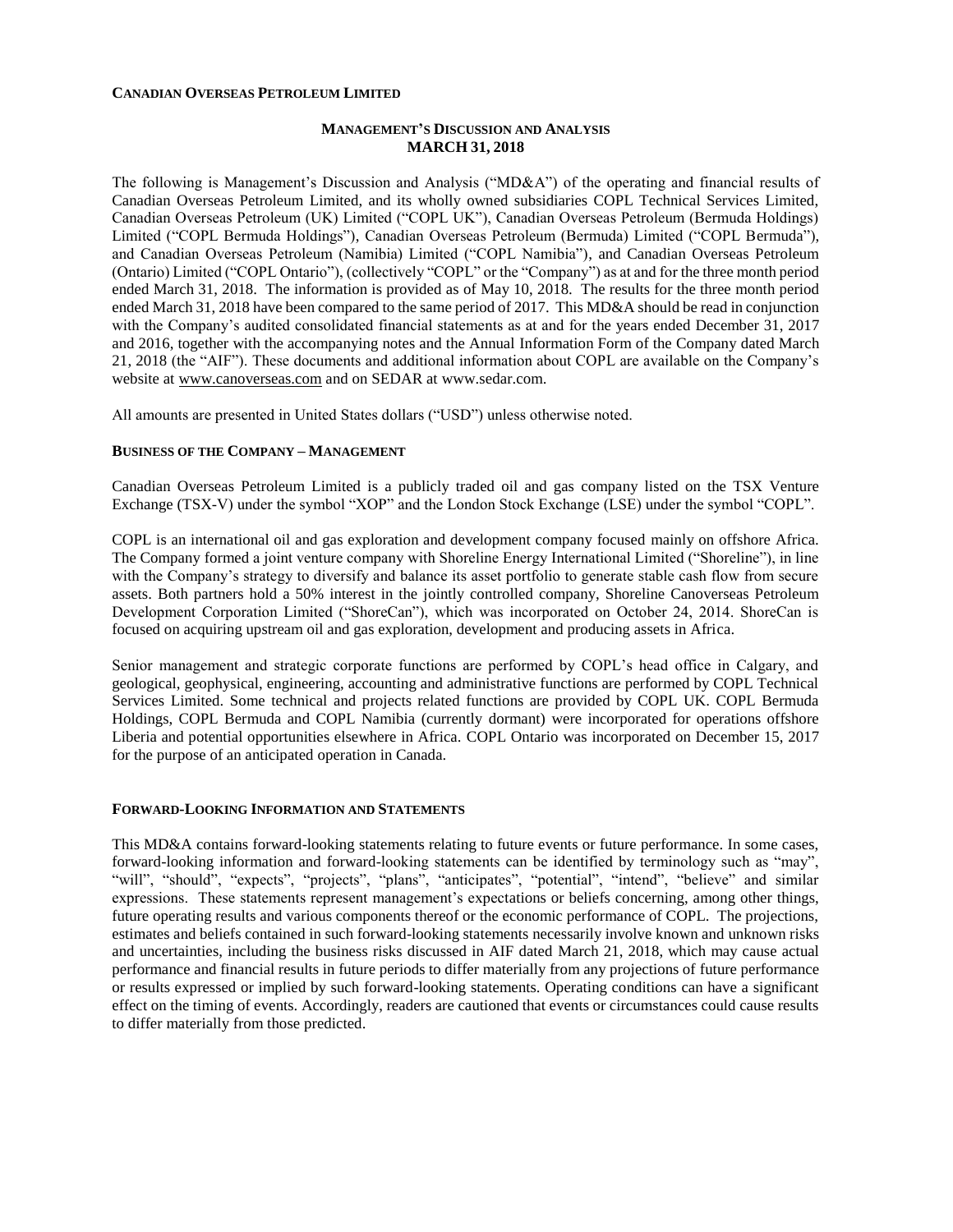### **FORWARD-LOOKING INFORMATION AND STATEMENTS (CONTINUED)**

Forward-looking statements included or incorporated by reference in this document include statements with respect to:

- the Company's current strategy to establish and grow an oil and gas business (the "Overview and Overall Performance", "Outlook" and "Liquidity and Capital Resources" sections);
- the Company's ability to raise capital and obtain the financing necessary to develop profitable oil operations (the "Overview and Overall Performance", "Outlook" and "Liquidity and Capital Resources" sections);
- the Company's assumptions in respect of valuation of Warrants (as defined herein) (the "Derivative Gain / Loss section);
- the Company's ability to manage its financial and operational risks (the "Overview and Overall Performance", "Financial Instruments", "Commitments and Contractual Obligations" and "Liquidity and Capital Resources" sections).

The Company's AIF for the year ended December 31, 2017 describes major risks, material assumptions and other factors related to forward-looking information and forward-looking statements that could influence actual results and they are incorporated herein by reference. These risks, assumptions and other factors have been provided for readers to gain a more complete perspective on COPL's future operations. However, readers should be cautioned that the list of factors is not exhaustive and that this information may not be appropriate for other purposes. Forward-looking information and forward-looking statements included or incorporated by reference in this MD&A are valid only as at the date of this MD&A, and the Company does not intend to update or revise these forwardlooking statements and forward-looking information except as required by applicable securities laws. The forwardlooking information and forward-looking statements contained in this MD&A are expressly qualified by this cautionary statement.

### **OVERVIEW AND OVERALL PERFORMANCE \***

In the first quarter of 2018, the Company continued to identify, evaluate and pursue exploration and development opportunities in African countries and elsewhere. The Company continues to be focused on opportunities that its seasoned technical team has strength in evaluating and developing.

### *Expansion of African Portfolio*

In October 2014, COPL formed a joint venture company with Shoreline Energy International Limited called Shoreline CanOverseas Petroleum Development Corporation Limited ("ShoreCan"). Both partners hold a 50 percent interest in the jointly controlled company, which is focused on acquiring upstream oil and gas exploration, development and producing assets in Africa. ShoreCan is a special purpose vehicle registered in Bermuda. The following country and project overviews fall under the realm of ShoreCan's dealings.

### *Nigeria*

On September 14, 2016, COPL announced that ShoreCan had completed the acquisition of 80% of the share capital of Essar Exploration and Production Limited (Nigeria) ("Essar Nigeria"). Essar Nigeria's sole asset is a 100% interest and operatorship of an oil prospecting license, located about 50 kilometres offshore in the central area of the Niger Delta ("OPL 226"). As a party to a PSC for OPL 226, Essar Nigeria is required to seek Nigerian Government ministerial consent for the transaction.

Application has been made to the appropriate government bodies and the process is in the final stage of being granted ministerial consent for the Essar acquisition. ShoreCan has also applied for an extension to the first phase of the Production Sharing Contract ("PSC") beyond November 30, 2017. The Company also notes that the timing of the drilling campaign on OPL 226 will be delayed somewhat due to the delay in completing the project financing and receipt of final consent from the concessionaire Nigerian National Petroleum Corporation ("NNPC'") for the change in control of Essar Nigeria.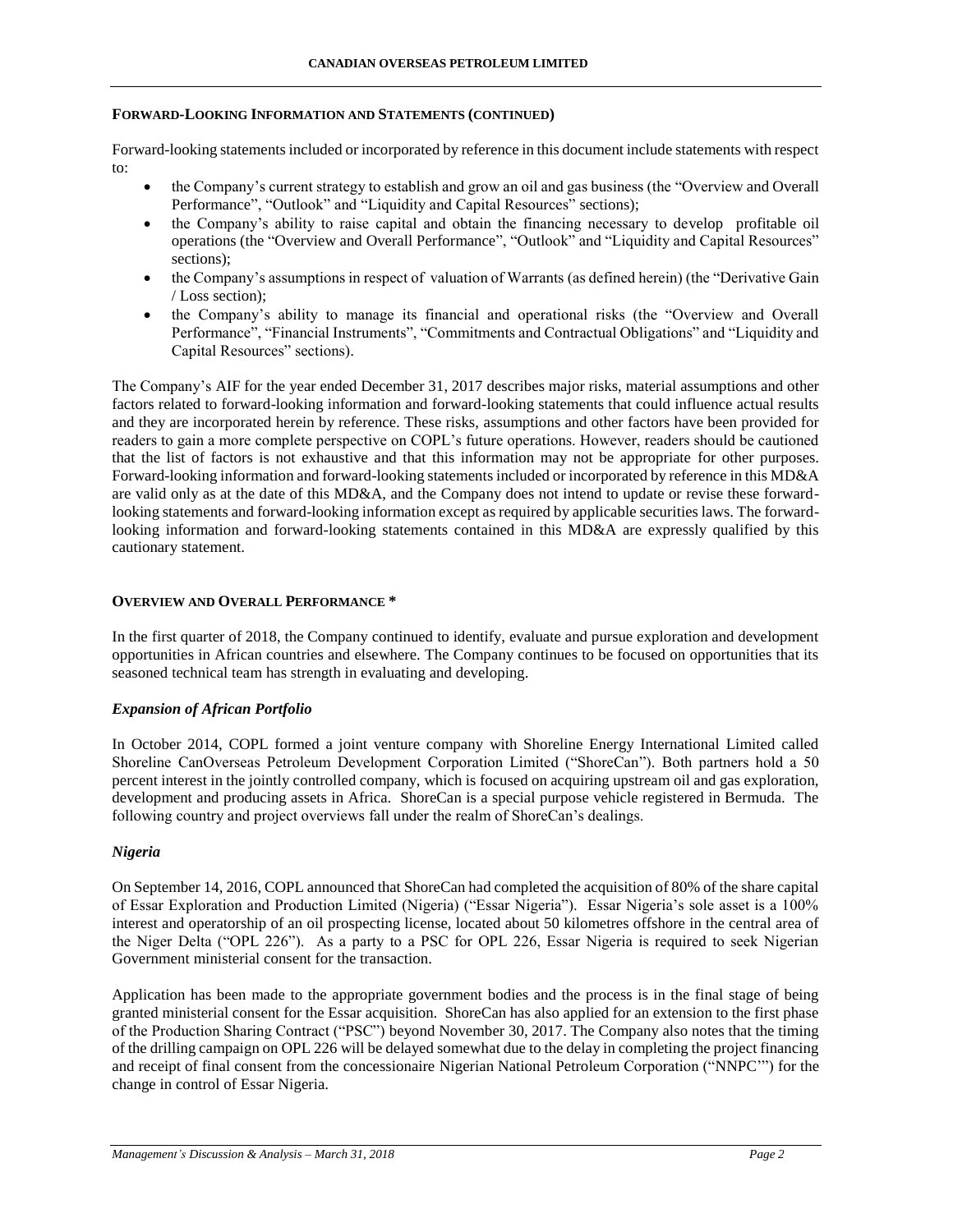#### **CANADIAN OVERSEAS PETROLEUM LIMITED**

#### **OVERVIEW AND OVERALL PERFORMANCE (CONTINUED) \***

OPL 226 has an area of 1530 km<sup>2</sup> and is situated in water depths ranging from 40 to 80 meters. It offers oil appraisal and development opportunities having near term oil production potential and significant exploration upside. Historically, four of the five wells with oil and gas shows were drilled in 1972 and 1973, however, the most recent fifth well (Noa-1) was an oil discovery drilled in 2001. ShoreCan, in the last year, has completed additional seismic processing of the most recent 568 km<sup>2</sup> 3D seismic survey acquired by Essar Nigeria in 2012. The advanced seismic processing techniques, applied to this data set by ShoreCan, were successfully completed to differentiate oil-bearing sands from gas-bearing or water-bearing sands. ShoreCan plans to drill an exploitation well adjacent to the Noa-1 discovery well. At the request of COPL, Netherland, Sewell & Associates, Inc. ("NSAI") prepared an independent report (the "Report") in accordance with Canadian National Instrument 51-101 evaluating the Contingent and Prospective Resources attributed to OPL 226, as of December 31, 2017. The Contingent and Prospective Resource volumes estimated in the NSAI report are disclosed in the Company's AIF dated March 21, 2018 under Appendix A in accordance with NI-51-101 rules and regulations.

## *Mozambique*

In Mozambique, the Company is part of a consortium that will enter into final discussions regarding the awarding of a prospective onshore license (PT5-B) under the 5th licensing round. COPL's interest in Mozambique will be dependent on successful negotiation of a new Production Sharing Contract (PSC). The Consortium has been invited to negotiate with the Government of Mozambique the terms of the PSC governing the Block in early of 2018. These will include the acquisition of 1600 line km of 2D seismic. According to the Company's Mozambican partner, the Instituto Nacional do Petroléo (INP) is currently finalizing discussions on a large offshore blocks with major companies before they are able to enter into discussions regarding onshore Block PT5-B.

*\* This section contains forward-looking information. Please see the "Forward-looking Information and Statements" section (at the beginning of this document) for a discussion of risks and uncertainties relating to such information.*

### **OUTLOOK \***

The Company's strategy is to grow its international oil and gas business offshore Africa and elsewhere in the world by farming into, and/or acquiring interests in, exploration, unappraised and/or undeveloped assets as well as in producing assets using the expertise and experience of its senior management team.

The Company's short-term operations will focus on:

- working to progress the planning of future drill locations in Nigeria on OPL 226;
- working with the Mozambique government to negotiate the terms of the PSC governing the PT5-B block; and
- working to successfully conclude a variety of new opportunities available in Africa.

Currently the Company does not have material cash inflows and/or adequate financing to develop profitable operations. The Company is pursuing exploration projects and contracts that will require substantial additional financing before they are able to generate positive cash flows. Accordingly, the Company's continued successful operation is dependent on its ability to obtain additional financing. There is no assurance that the Company will be able to obtain adequate financing in the future or that such financing will be obtained on terms advantageous to the Company. With no assurance such financing will be obtained in future, there is material uncertainty that may cast substantial doubt on the business' ability to continue as a going concern. All of these factors represent events, risks or uncertainties that management believes will materially affect the Company's future performance.

*\* This section contains forward-looking information. Please see the "Forward-looking Information and Statements" section (at the beginning of this document) for a discussion of risks and uncertainties relating to such information.*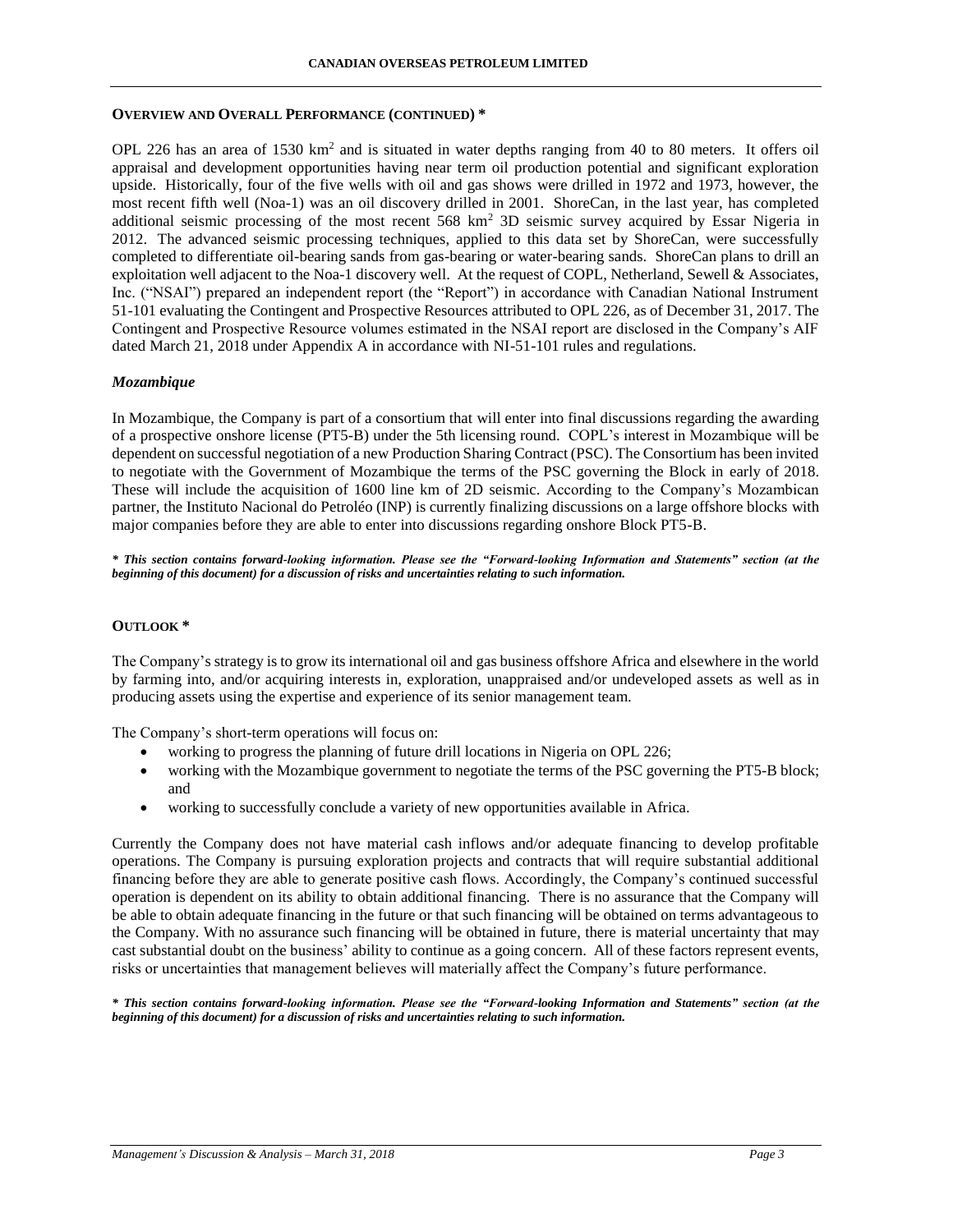#### **FINANCIAL SUMMARY**

General and administrative costs were \$1.3 million for the three months ended March 31, 2018 (net of \$nil of costs allocated to exploration projects), compared to \$1.1 million for the same period in 2017 (net of \$0.1 million of costs allocated to exploration projects). Pre-licence costs were \$0.3 million for the three months ended March 31, 2018 compared to \$nil for the same period in 2017. A foreign exchange gain of \$42,000 was recognized for the three months ended March 31, 2018, compared to foreign exchange gain of \$58,000 for the same period in 2017. The Company recognized a gain on derivative of \$0.1 million for the three months ended March 31, 2018, compared to a gain of \$0.3 million for the same period in 2017. Interest income of \$nil was recorded for the three months ended March 31, 2018, compared to \$5,000 for the same period in 2017. The loss recognized on the Company's investment in ShoreCan was \$nil for the three months ended March 31, 2018, compared to \$1,000 for the same period in 2017. As a result, the Company's net loss amounted to \$1.4 million for the three months ended March 31, 2018, compared to net loss of \$0.8 million for the three months ended March 31, 2017.

As at March 31, 2018, the Company's cash and cash equivalents amounted to \$3.1 million. Cash used in operating activities amounted to \$0.9 million for the three months ended March 31, 2018 compared to \$0.9 million for the same period in 2017. Cash used in investing activities amounted to \$3,000 for the three months ended March 31, 2018, compared to \$0.1 million for the three months ended March 31, 2017.

### **SELECTED QUARTERLY INFORMATION**

### **DISCUSSION OF OPERATIONS**

The Company has not had significant revenue from operations in any of its last two financial years. The following table summarizes the Company's financial results for the three months ended March 31 2018 and 2017:

|                                                                    | Three months<br>ended March 31, | Three months<br>ended March 31, |  |  |
|--------------------------------------------------------------------|---------------------------------|---------------------------------|--|--|
| $(S 000's)$ except per share                                       | 2018                            | 2017                            |  |  |
| Pre-license costs                                                  | \$<br>321                       | \$                              |  |  |
| Administrative expenses<br>Interest income                         | 1,254                           | 1,130<br>(5)                    |  |  |
| Derivative (gain)<br>Foreign exchange (gain)                       | (94)<br>(42)                    | (267)<br>(58)                   |  |  |
| Loss on investment in joint venture<br>Net loss                    | 1,444                           | 806                             |  |  |
| Per share loss (basic and diluted)<br>Outstanding common shares at | \$<br>(0.00)                    | \$<br>(0.00)                    |  |  |
| March 31<br>Weighted average common shares                         | 1,523,139,350                   | 617,139,350                     |  |  |
| - basic                                                            | 1,523,139,350                   | 617,139,350                     |  |  |
| Cash used in operating activities                                  | 948                             | 886                             |  |  |

### *Pre-License Costs*

The \$0.3 million of pre-license costs for the three months ended March 31, 2018 relate to an anticipated project in Canada. No pre-license costs were incurred for the same period in 2017.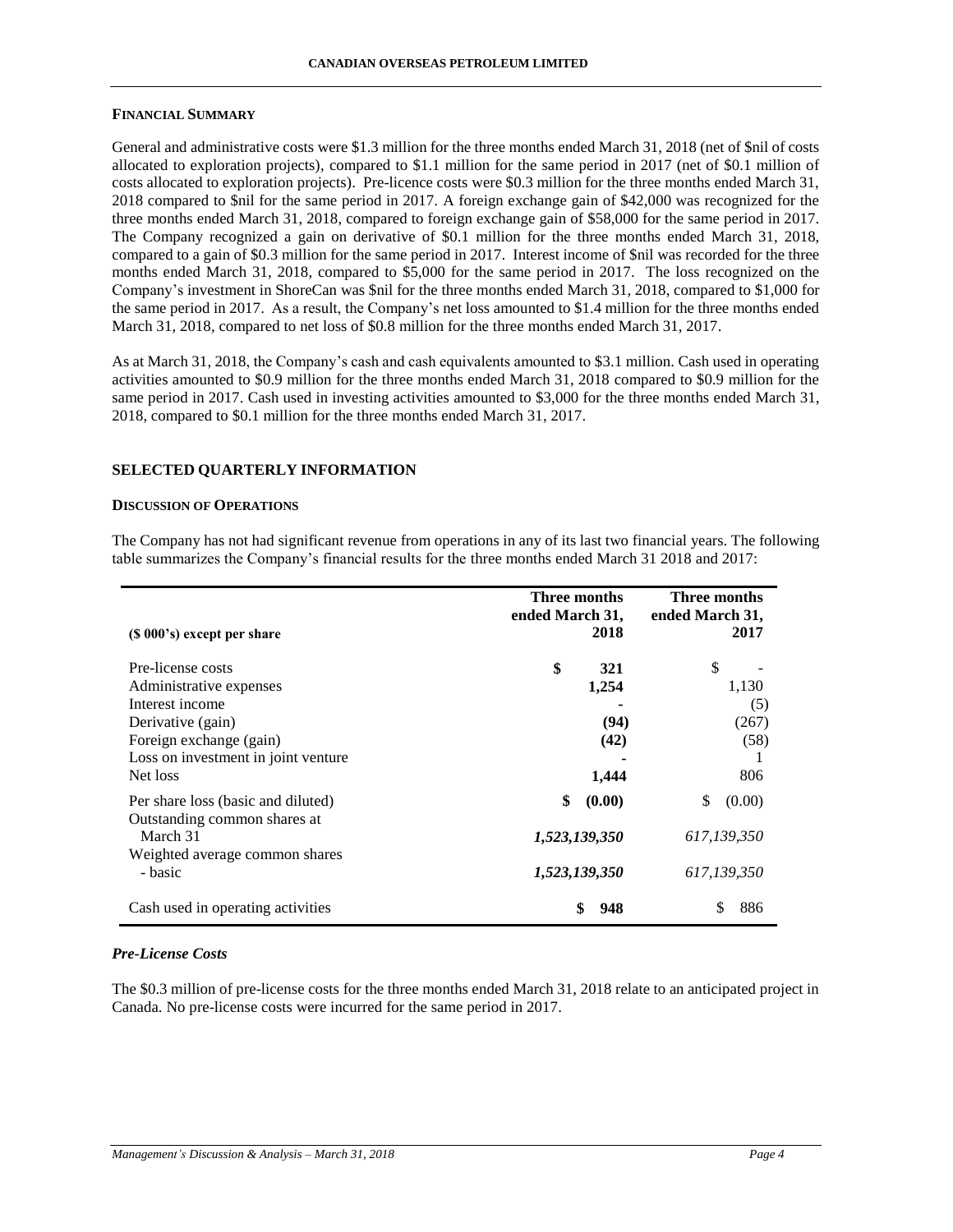## **SELECTED QUARTERLY INFORMATION (CONTINUED)**

### *Administrative Expenses*

A breakdown of administrative expenses is as follows:

|                                                              | Three months<br>ended March 31, |            | Three months<br>ended March 31, |       |
|--------------------------------------------------------------|---------------------------------|------------|---------------------------------|-------|
| $(S\ 000's)$                                                 |                                 | 2018       |                                 | 2017  |
| Administrative:                                              |                                 |            |                                 |       |
| Payroll and related costs                                    | \$                              | 490        | \$.                             | 557   |
| External directors' fees and related costs                   |                                 | <b>130</b> |                                 | 137   |
| Consulting services                                          |                                 | 109        |                                 | 45    |
| Professional services                                        |                                 | 98         |                                 | 146   |
| Software licenses and maintenance                            |                                 | 35         |                                 | 39    |
| Travel expenses                                              |                                 | 82         |                                 | 99    |
| Office expenses                                              |                                 | 190        |                                 | 167   |
| Stock exchange, transfer agent and UK regulatory agents fees |                                 | 55         |                                 | 53    |
| Other general and administrative                             |                                 | 65         |                                 | 10    |
| Costs allocated to exploration projects                      |                                 |            |                                 | (123) |
| Total administrative                                         | S                               | 1.254      | S.                              | 1.130 |

Administrative expenses amounted to \$1.3 million for the three months ended March 31, 2018, compared to \$1.1 million for the same period 2017, and are presented net of costs allocated to exploration projects which amounted to \$nil for the three months ended March 31, 2018 and \$123,000 in the same period in 2017.

The increase in net administrative expenses of \$0.1 million for the three months ended March 31, 2018, compared to the same period in 2017 resulted mainly from:

- an increase in consulting due to additional consulting services in respect of new projects,
- an increase in other general and administrative expenses relates mainly to sponsorships costs that were incurred in first quarter of 2018,
- there were no costs allocated to exploration projects; partially offset by
- a decrease in payroll and related costs, and travel costs due to lower employment levels in the first quarter of 2018, as compared to the same period of 2017, and
- a decrease in professional fees mainly legal and accrued audit fees.

## *Interest Income*

Interest income earned was \$nil for the three months ended March 31, 2018, compared to \$5,000 for the same period ended March 31, 2017. The interest income relates to interest earned on cash held at banks.

## *Derivative Gain\**

The Company had 174,032,188 various common share purchase warrants ("Warrants") that were issued in 2017 and 2016 and are outstanding as at March 31, 2018. These Warrants' exercise price is in CAD or GBP and the Company's stocks are traded in CAD or GBP, however, the Company's functional currency is USD. As there is variability in the exchange rates, these Warrants are classified as derivative financial instruments and a derivative liability was recognized as at the date of grant in relation to those Warrants issued.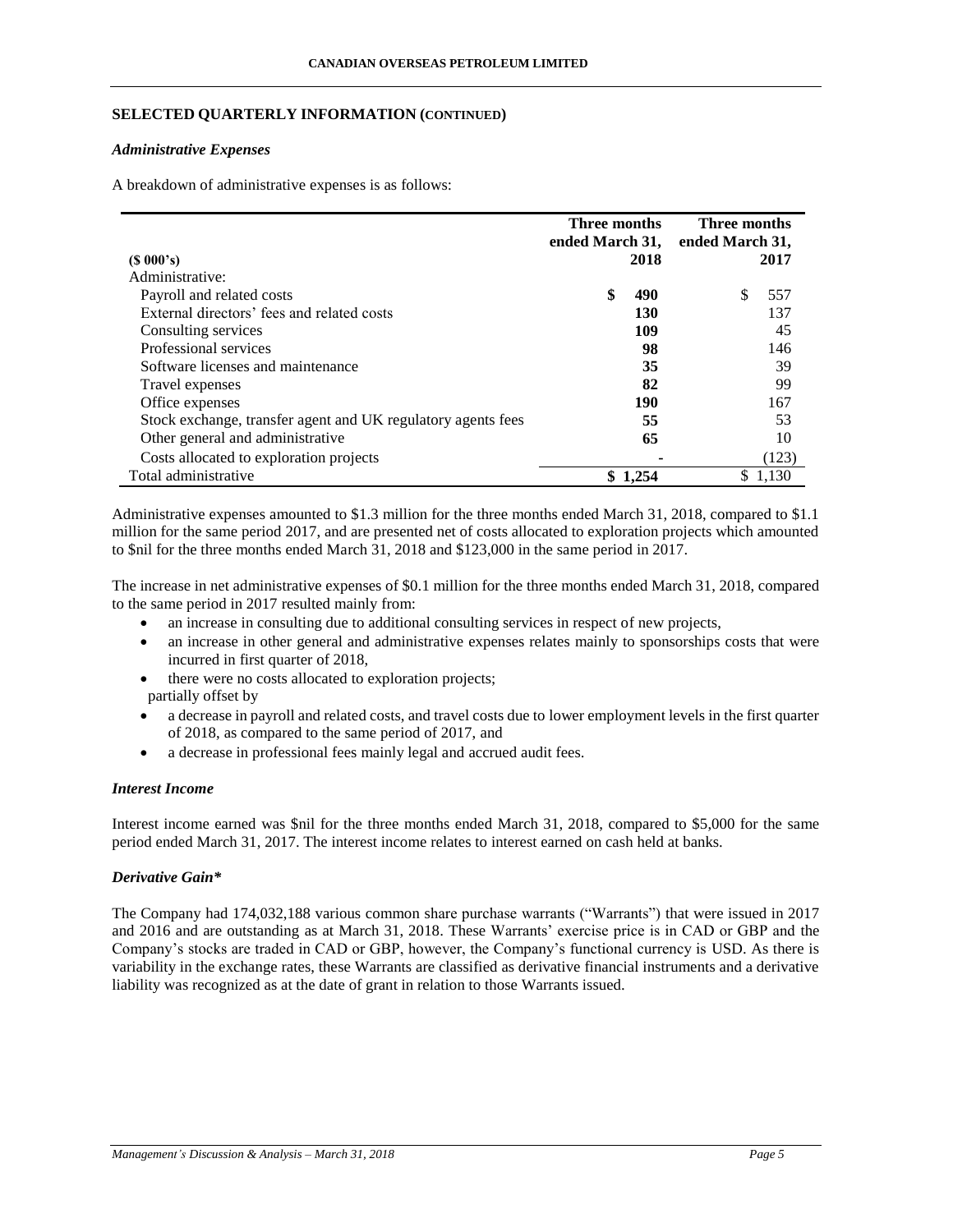## **SELECTED QUARTERLY INFORMATION (CONTINUED)**

### *Derivative Gain / Loss (continued)\**

As at March 31, 2018, the Warrants outstanding as at that date and recognized as derivative financial instruments were revalued and a derivative gain of \$0.1 million was recognized for the three months ended March 31, 2018, compared to a derivative gain of \$0.3 million for the same period of 2017.

The derivative gain recorded for the period ended March 31, 2018 represents a decrease in Warrants' fair values mainly due to an increase in discount rate as at March 31, 2018 and shorter time to expiry date. The estimated derivative liability as at March 31, 2018, is valued at \$0.1 million (December 31, 2017 - \$0.2 million).

The fair value of warrants recognized as derivative financial instruments was estimated using a Black-Scholes option pricing model (the assumptions used for the Black-Scholes model are discussed in the Note 5 accompanying the Company's unaudited condensed consolidated financial statements as at March 31, 2018).

*\* This section contains forward-looking information. Please see the "Forward-looking Information and Statements" section (at the beginning of this document) for a discussion of risks and uncertainties relating to such information.*

## *Foreign Exchange Gain*

A foreign exchange gain of \$42,000 was recognized for the three months ended March 31, 2018 (compared to a \$58,000 gain for the same period in 2017), which relates mainly to gain on translation of cash and cash equivalents and accounts payable denominated in currencies other than USD.

### *Loss on Investment in Joint Venture*

The Company currently holds a 50% interest in a jointly controlled entity, ShoreCan. For the three months ended March 31, 2018, the Company charged ShoreCan \$0.3 million for management and technical services, which were included in ShoreCan's general and administration expenses for the same period. These amounts of revenue were reversed from the Company's revenue and investment in joint venture.

For the three months ended March 31, 2018, the Company's share in ShoreCan's losses of \$0.4 million (March 31, 2017 - \$0.4 million) exceed the Company's net investment in ShoreCan of \$nil for this period (the three months ended March 31, 2017 - \$1,000). Accordingly, under the equity method, the loss on investment recognized by the Company amounted to \$nil for the three months ended March 31, 2018 (the three months ended March 31, 2017 - \$1,000).

### **COMPARATIVE FINANCIAL POSITION ITEMS**

The following table summarizes the Company's financial position as at March 31, 2018 and December 31, 2017:

| $(S 000's)$ except per share      | March 31,<br>2018 | December 31,<br>2017 |  |
|-----------------------------------|-------------------|----------------------|--|
| Cash and cash equivalents         | 3,077<br>\$       | 4,060<br>S           |  |
| Total assets                      | 3,642             | 4,646                |  |
| Non-current financial liabilities | 142               | 227                  |  |
| Share capital                     | (133, 650)        | (133,650)            |  |
| Shareholders' equity              | (1,662)           | (3,211)              |  |

Economic and industry factors and their respective impact on the Company for the quarter ended March 31, 2018, are substantially unchanged since the year ended December 31, 2017.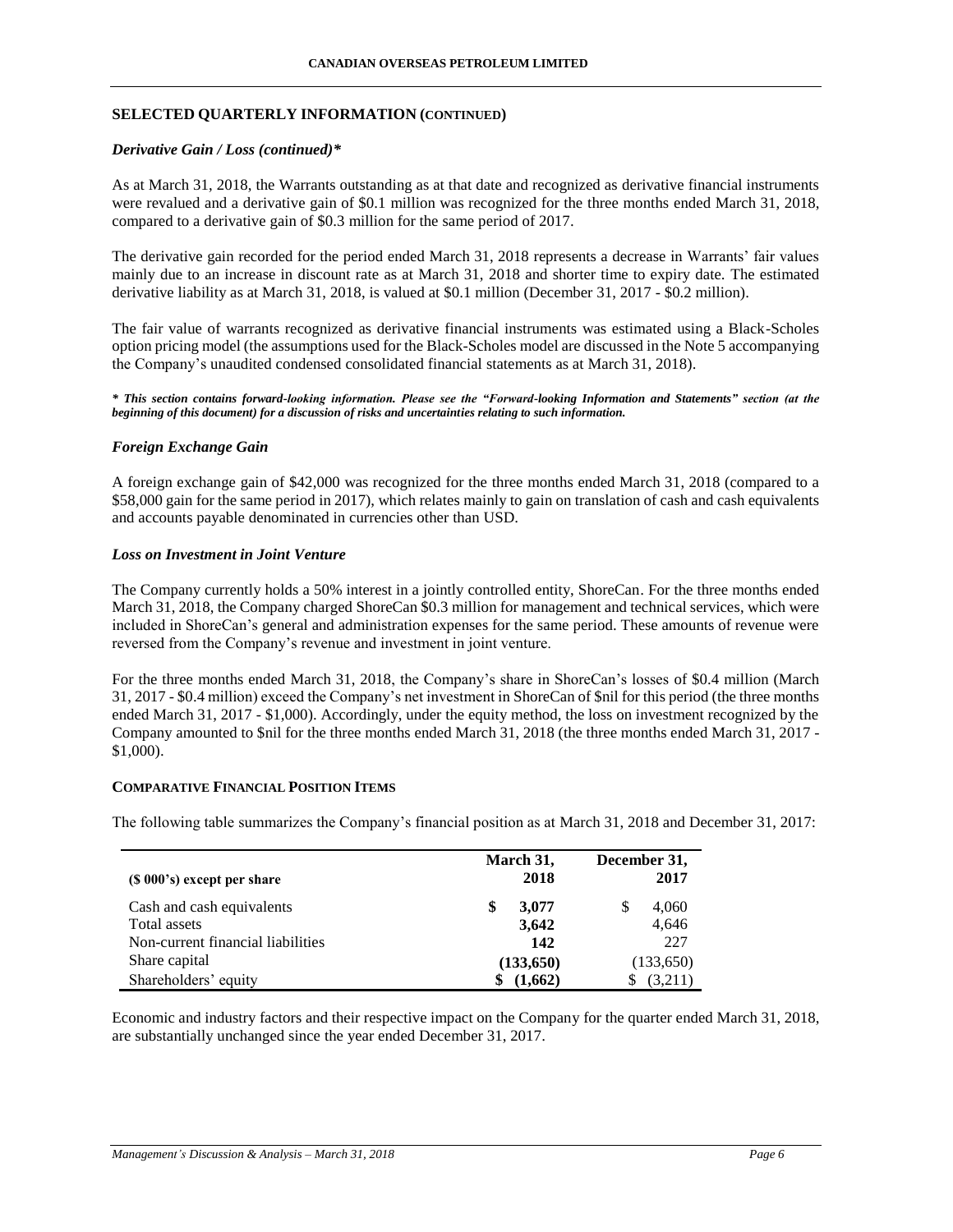## **COMPARATIVE FINANCIAL POSITION ITEMS (CONTINUED)**

### *Cash and Cash Equivalents*

The decrease in cash and cash equivalents of \$1.0 million during the first three months of 2018 relates mainly to cash utilized in operating activities.

## *Investment in joint venture*

The Company's investment in joint venture, relates to a 50% share of ShoreCan, the jointly controlled entity and represents a 50% share in ShoreCan's assets and liabilities. As the Company's share of ShoreCan's net liabilities exceeded the Company's net interest in ShoreCan as at March 31, 2018, under the equity method, the Company discontinued recognizing its share of future losses and the carrying amount of the investment in the jointly controlled entity was \$nil as at March 31, 2018 (\$nil as at December 31, 2017). Investment in ShoreCan is further discussed in section "Commitments and Contractual Obligations".

### *Total Assets*

Total assets decreased by \$1.0 million from \$4.6 million as at December 31, 2017 to \$3.6 million as at March 31, 2018. This decrease is mainly a result of a decrease in cash and cash equivalents that were utilized in operating activities.

## *Non-current Financial Liability*

Non-current financial liability of \$0.1 million as at March 31, 2018 and \$0.2 million as at December 31, 2017 represents entirely valuation of Warrants issued by the Company in currencies other than USD. As there is variability in the exchange rates, these Warrants are classified as derivative financial instruments and a derivative liability is recognized as at the date of issue; subsequently, the derivative liability is revalued at each balance sheet date until Warrants are exercised or expire. As at March 31, 2018, the derivative liability represents a valuation of warrants issued during 2017 as discussed in "Derivative Gain/Loss" section) and still outstanding as at March 31, 2018. The fair value of Warrants is estimated using a Black-Scholes option pricing model (the assumptions used for the model are discussed in the notes accompanying the Company's unaudited condensed consolidated financial statements as at March 31, 2018).

### *Shareholders' Equity*

The decrease in shareholders' equity of \$1.5 million from \$3.2 million as at December 31, 2017 to \$1.7 million as at March 31, 2018 represents the comprehensive loss incurred for the three months ended March 31, 2018.

As at March 31, 2018 and May 10, 2018 the Company has 1,523,139,350 Common Shares issued and outstanding.

## **SHARE CAPITAL \***

The Company is authorized to issue an unlimited number of common and preferred shares.

As at March 31, 2018, the Company had the following issued and outstanding securities:

- 1,523,139,350 Common Shares;
- 174,032,188 share purchase Warrants issued and outstanding to purchase Common Shares with a weighted average exercise price of \$0.053 per share and a remaining contractual life of one month to one year and six months; and
- 115,240,000 stock options issued and outstanding to purchase Common Shares with a weighted average exercise price of \$0.06 per Common Share and a remaining contractual life of seven months to four years and seven months.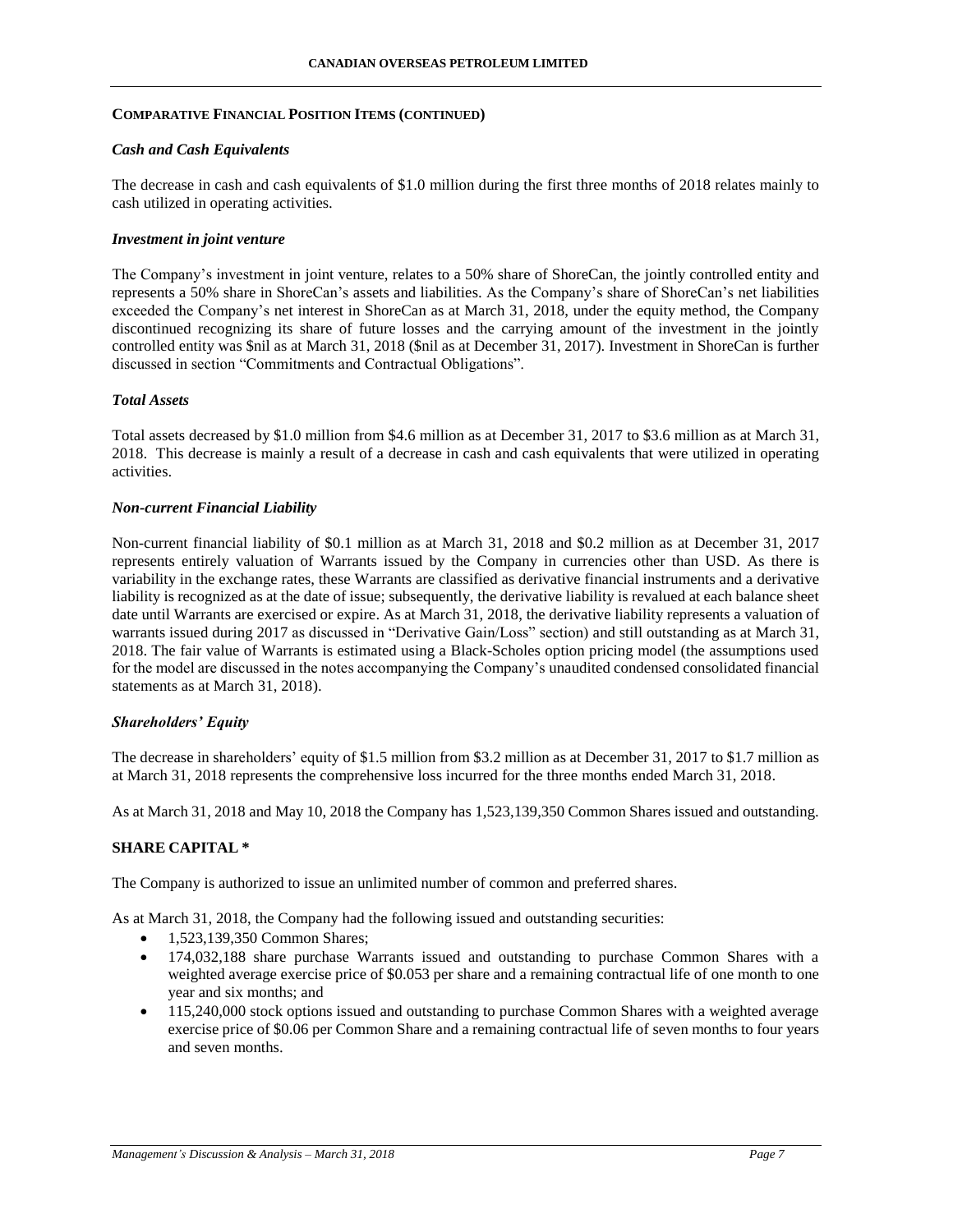### **SHARE CAPITAL (CONTINUED)\***

During first quarter of 2018, there were no Common Shares issued and/or Warrants issued or exercised. Also, there were no stock options granted, exercised, expired and/or forfeited during the three months ended March 31, 2018.

Subsequent to quarter end, a total of 120,032,188 Warrants expired unexercised on April 28, 2018 and May 3, 2018.

*\* This section contains forward-looking information. Please see the "Forward-looking Information and Statements" section (at the beginning of this document) for a discussion of risks and uncertainties relating to such information.*

## **SUMMARY OF QUARTERLY RESULTS**

Eight most recent quarters:

| $(S\ 000's)$                        | <b>March 31, 2018</b> | <b>December 31, 2017</b> | <b>September 30, 2017</b> | June 30, 2017 |
|-------------------------------------|-----------------------|--------------------------|---------------------------|---------------|
| Revenue                             |                       |                          |                           |               |
| Income $/(Loss)$                    | 1.444                 | 1,157                    | 17.254                    | (930)         |
| Loss per share - basic $\&$ diluted | (0.00)                | (0.00)                   | (0.01)                    | (0.00)        |

| $(S\ 000's)$                          | <b>March 31, 2017</b> | <b>December 31, 2016</b> | <b>September 30, 2016</b> | <b>June 30 2016</b> |
|---------------------------------------|-----------------------|--------------------------|---------------------------|---------------------|
| Revenue                               |                       |                          |                           |                     |
| Loss                                  | (806)                 | 3.972                    | (6.511)                   | (2, 472)            |
| <b>Earnings</b><br>(Loss) per share - |                       |                          |                           |                     |
| basic & diluted                       | (0.00)                | 0.01                     | (0.01)                    | (0.00)              |

The revenue in all quarters consists of interest income earned on cash balances held at banks.

Significant fluctuations in the Company's quarterly net results during 2018, 2017 and 2016 were mainly due to non-cash items recorded during the quarters in respect of E&E derecognition, stock-based compensation and changes in derivatives valuation as follows:

| (S 000's)                              | <b>March 31, 2018</b> | <b>December 31, 2017</b> | <b>September 30, 2017</b> | June 30, 2017 |
|----------------------------------------|-----------------------|--------------------------|---------------------------|---------------|
| <b>Derecognition of E&amp;E assets</b> |                       |                          | (15.642)                  |               |
| <b>Stock-based compensation</b>        |                       | (283)                    |                           |               |
| Derivative gain/(loss)                 | 94                    | 551                      | (485)                     | 103           |

| $(S\ 000's)$                    | <b>March 31, 2017</b>    | <b>December 31, 2016</b> | <b>September 30, 2016</b> | June 30 2016 |
|---------------------------------|--------------------------|--------------------------|---------------------------|--------------|
| Derecognition of E&E assets     | $\overline{\phantom{0}}$ | 1.321                    | -                         |              |
| <b>Stock-based compensation</b> |                          | (568)                    | '261                      | 0.268        |
| Derivative gain/(loss)          | 267                      | 7.199                    | (4.814)                   | 395          |

In the fourth quarter of 2016, the Company derecognized \$1.3 million of its E&E assets in respect of its project in Liberia and in the third quarter of 2017, the Company wrote off the entire remaining balance of \$15.6 million as the LB-13 exploration license was surrendered. There were no E&E write-offs recorded in other quarters under review.

The stock-based compensation was recognized in fourth quarter of 2017, and in second, third and fourth quarters of 2016 in respect of stock options granted during these periods.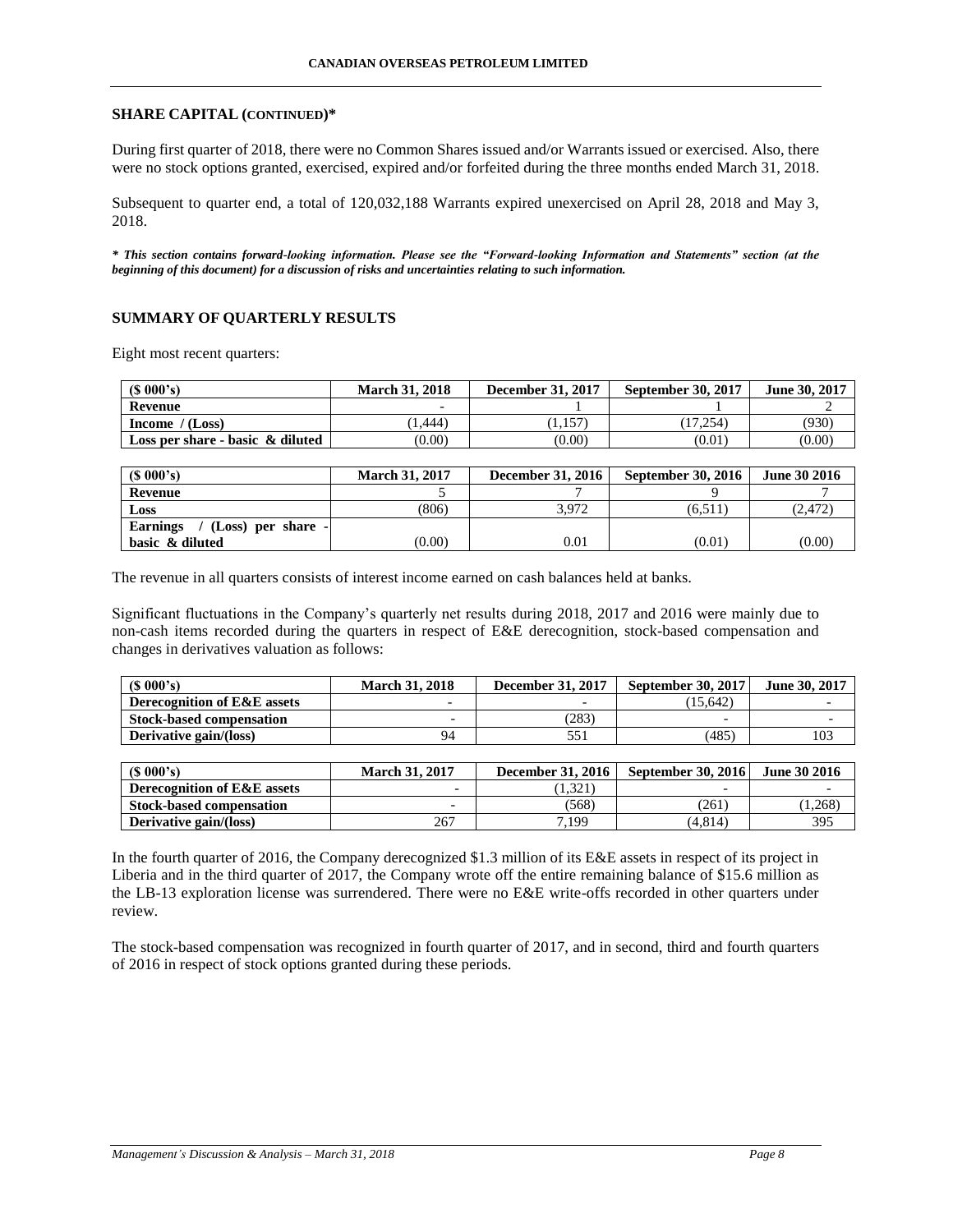#### **SUMMARY OF QUARTERLY RESULTS (CONTINUED)**

Derivative gain and loss represents a change in valuation of the Company's Warrants that are recognized as derivative financial instruments and outstanding as at each balance sheet date (discussed in "Derivative Gain/Loss" section). Fair values of Warrants are estimated based on Black-Scholes options pricing model and significant quarterly fluctuations in derivative liability are mainly due to fluctuations in the Company's stock price, change in discount rate and time to expiry date as at each quarter end. In addition, 54 million new Warrants issued in the second and fourth quarters of 2017 and 84.3 million Warrants recognized as derivatives expired unexercised in the third quarter of 2017 therefore reducing the total number of Warrants subject to valuation from 204.3 million as at December 31, 2016 to 174 million as at December 31, 2017. Also, 120 million 2016 Warrants were valued at \$nil as at December 2017 and were not revalued as at March 31, 2018. These Warrants expired unexercised on April 28, 2018 and May 3, 2018.

Quarterly administrative expenses were \$1.3 million for the first quarter of 2018 compared to \$1.1 million for the first, second and fourth quarter of 2017, \$1.2 million for the third quarter of 2017 and \$1.4 million for the second, third and fourth quarter of 2016. The administrative expenses are presented net of costs allocated to exploration projects – there was no such allocation in first quarter of 2018 as compared to \$0.1 - \$0.2 million of administrative costs allocated to projects during other quarters under review. The overall decrease of the administrative expenses in 2017, as compared to 2016, related mainly to a decrease in payroll (due to lower employment), decrease in fees for UK regulatory agents and decrease in sponsorships expenses.

In addition, the Company's quarterly net results include losses on investment in joint venture (discussed in "Loss on Investment in Joint Venture" section). A material loss on investment of \$0.1 million was recognized in third quarter of 2016.

#### **FINANCIAL INSTRUMENTS\***

The Company's financial instruments consist of cash, short-term deposits, credit card and deposits, accounts receivable, as well as accounts payable, accrued liabilities and derivative liability. It is management's opinion that the Company is not currently exposed to significant interest and/or credit risks arising from these financial instruments and that the fair value of these financial instruments approximates their carrying value.

To mitigate a portion of foreign exchange risk exposure and to the extent it is feasible, the Company keeps its funds in currencies applicable to its known short-term commitments. No assurance can be given that such management of risk exposure will offset and/or eliminate the foreign exchange loss/gain fluctuations.

*\* This section contains forward-looking information. Please see the "Forward-looking Information and Statements" section (at the beginning of this document) for a discussion of risks and uncertainties relating to such information.*

#### **COMMITMENTS AND CONTRACTUAL OBLIGATIONS\***

As at March 31, 2018, the Company has the following commitments:

|              | Total | <b>Less than</b> | <b>One to Three</b> | Four to           | <b>After Five</b> |
|--------------|-------|------------------|---------------------|-------------------|-------------------|
| In \$ 000's  |       | <b>One Year</b>  | Years               | <b>Five Years</b> | <b>Years</b>      |
| Office lease | \$853 | 512              | 341                 | <u>. на с</u>     | <b>COL</b>        |

The Company is committed under an operating lease agreement for the rental of office space in Calgary, Canada. The approximate lease payments total \$0.9 million and are payable over the next two years.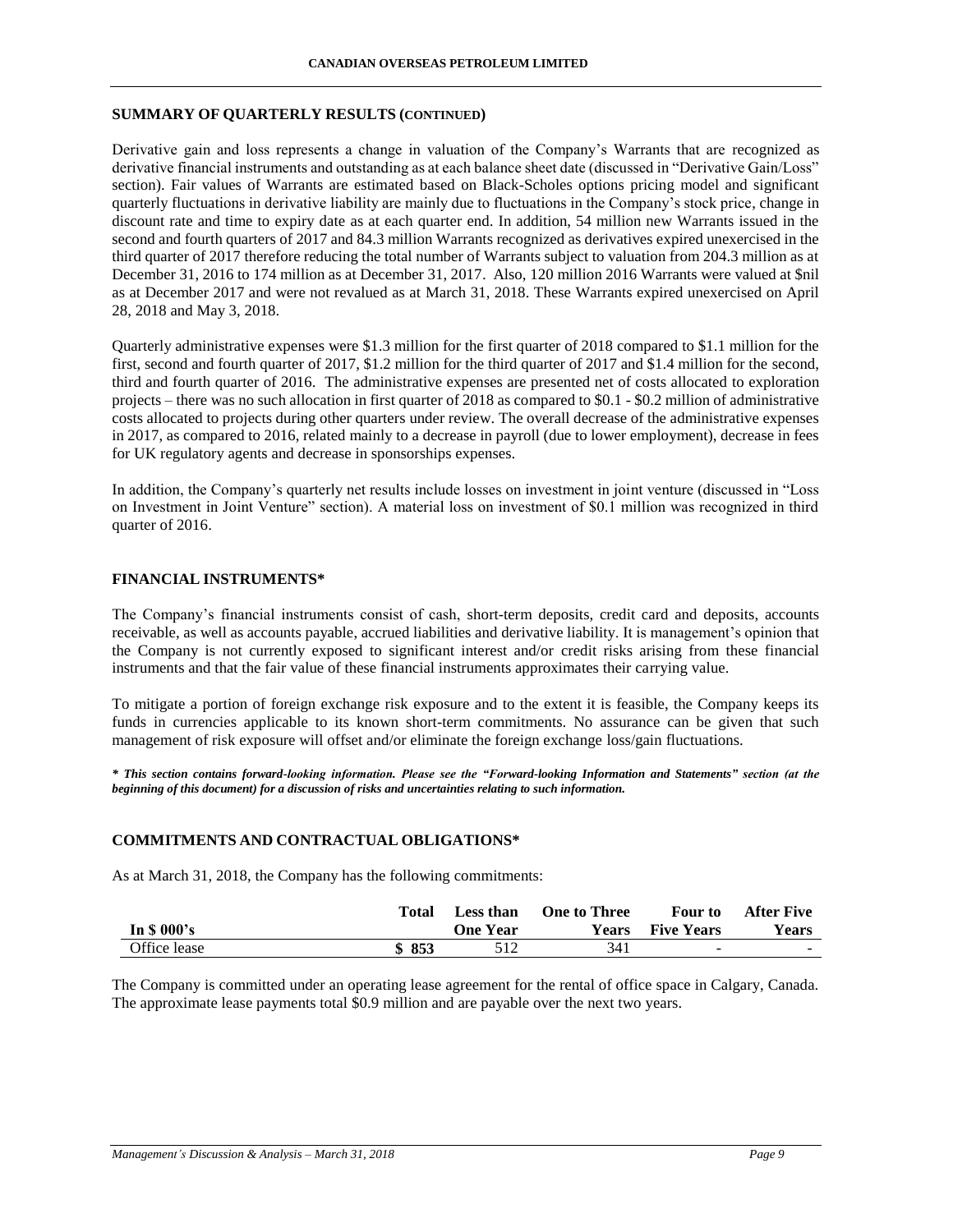## **COMMITMENTS AND CONTRACTUAL OBLIGATIONS (CONTINUED)\***

### *ShoreCan's Commitments*

The Company currently holds a 50% interest in a jointly controlled entity, ShoreCan, focusing on acquisitions of upstream oil and gas exploration, development and producing assets in Africa. The determination of ShoreCan as a joint venture was based on ShoreCan's structure through a separate legal entity whereby neither the legal form nor the contractual arrangement give the owners rights to the assets and obligations for the liabilities within the normal course of business, nor does it give rights to the economic benefits of the assets or responsibility for settling liabilities associated with the arrangement.

The Company and its joint venture partner signed a funding agreement, effective October 24, 2014 (the "Funding Agreement") providing financial support as needed in proportion to its interest (50% each) in ShoreCan for ShoreCan's expenses and obligations. The Funding Agreement does not impose any guarantees from the Company and/or its joint venture partner. Amounts advanced to ShoreCan under the terms of the Funding Agreement are unsecured and payable on or before October 24, 2020 contingent upon ShoreCan generating its own cashflows. Interest is charged monthly at an annual rate of 3.0% above 12 month USD LIBOR.

From time to time the Company or its joint venture partner pay for ShoreCan's general and administrative expenses on behalf of the other partner. As at March 31, 2018 the Company had a receivable from its joint venture partner in respect of overpaid ShoreCan's expenses of \$0.2 million that is recorded as a long term receivable.

On September 13, 2016, ShoreCan closed an acquisition of 80% of the issued share capital of Essar Exploration and Production Limited (Nigeria) ("Essar Nigeria"), a company which sole asset is a 100% interest in exploration license OPL 226 offshore Nigeria. ShoreCan paid a cash consideration of \$0.25 million and as part of the shareholder agreement, ShoreCan has agreed to cover the funding of Essar Nigeria's operations. As a party to a Production Sharing Contract ("PSC") signed with Nigerian National Petroleum Corporation ("NNPC") for OPL 226, Essar Nigeria is required to seek NNPC's consent for the transaction. The respective application has been made and the parties to the transaction are awaiting NNPC's reply.

In addition, ShoreCan has committed to invest up to a maximum of \$80 million into Essar Nigeria in the form of an interest-free shareholder loan. The funds will be used for Essar Nigeria operations and in particular, to cover work program obligations, including the costs of drilling one well under Phase-1 of the PSC. NNPC has extended Phase-1 exploration period till November 30, 2017; however, on November 3, 2017 Essar Nigeria requested a further extension from NNPC as the company is still awaiting NNPC's consent to the transaction.

In 2017, three ShoreCan representatives were appointed Directors of Essar Nigeria, gaining a majority on Essar Nigeria board and legal control over Essar Nigeria. ShoreCan has assessed that the transaction does not meet criteria of a business acquisition as Essar Nigeria is in exploration/development stage. ShoreCan assessed the investment based on the fair values of Essar Nigeria's assets and liabilities upon obtaining control over Essar Nigeria. ShoreCan estimated a fair value of the Essar Nigeria loan to its previous parent at \$6 million (as compared to the loan face value of \$62.7 million as presented in Essar Nigeria audited financial statements as at December 31, 2016) as the shareholding agreement with Essar Nigeria provides for the repayment of this loan from anticipated future production. The loan is an interest free shareholder loan. Non-controlling interest ("NCI"), was recognized at the NCI proportionate share of net assets acquired.

Summarized consolidated statements of ShoreCan as at March 31, 2018 and results for the three months ended March 31, 2018 are presented in the Note 3 accompanying the Company's unaudited condensed consolidated financial statements as at March 31, 2018.

As at the date of filing this MD&A, COPL has not provided any guarantee in respect of obligations, commitments and/or losses of either ShoreCan or Essar Nigeria.

*\* This section contains forward-looking information. Please see the "Forward-looking Information and Statements" section (at the beginning of this document) for a discussion of risks and uncertainties relating to such information.*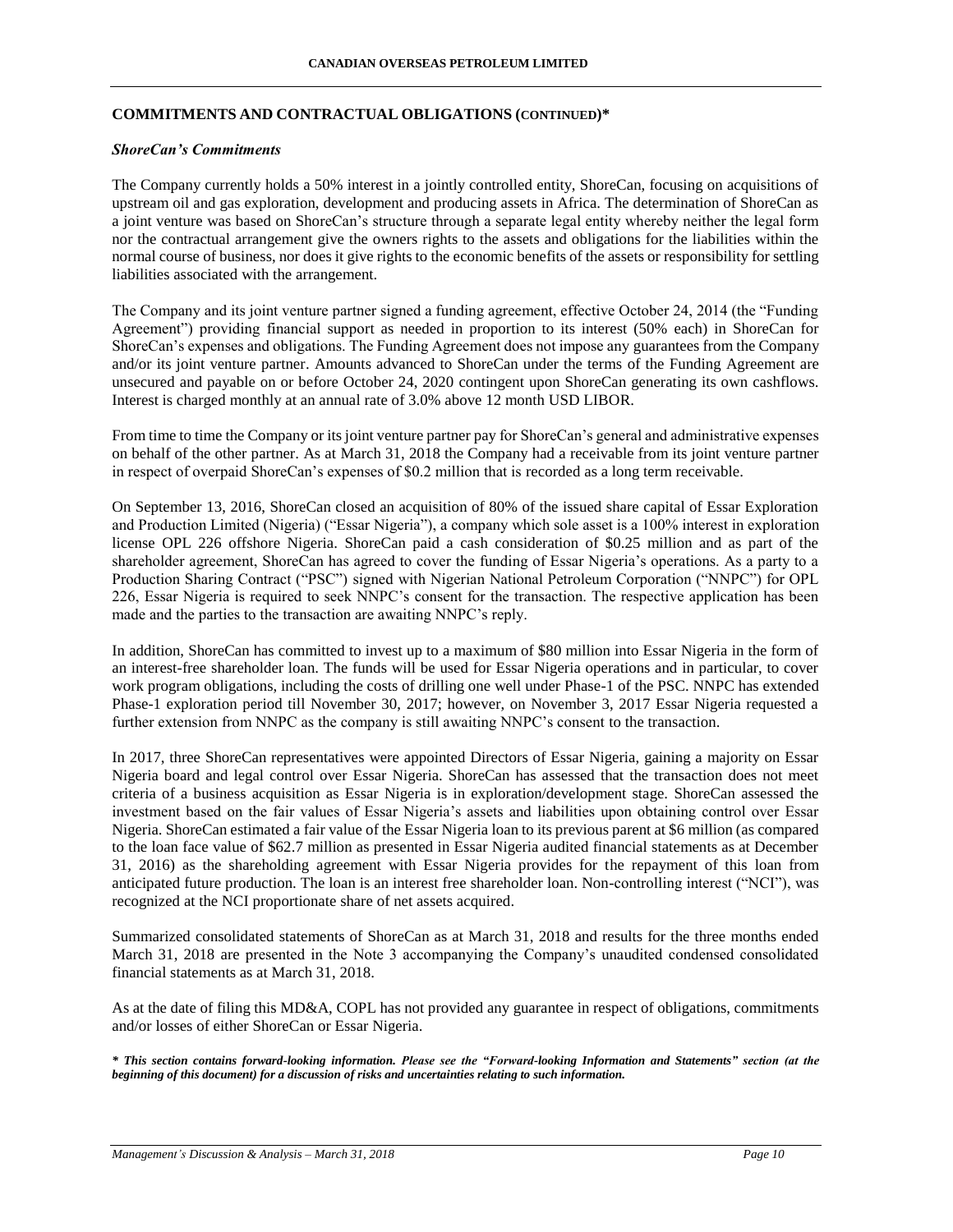### **LIQUIDITY AND CAPITAL RESOURCES\***

As of March 31, 2018, the Company had working capital of approximately \$1.5 million, cash and cash equivalents of \$3.1 million and shareholders' equity of \$1.7 million.

For the three months ended March 31, 2018, the Company's cash used in operating activities amounted to \$0.9 million (compared to \$0.9 million for the three months ended March 31, 2017) and cash used in investing activities amounted to \$3,000 for the three months ended March 31, 2017 (compared to \$0.1 million for the same period in 2017).

Currently, the Company does not have material cash inflows and/or adequate financing to develop profitable operations. The Company is pursuing exploration projects that, if successful, will require substantial additional financing before they are able to generate positive cash flows. Accordingly, the Company's planned growth and future development activities are dependent on its ability to obtain additional financing. There is no assurance that the Company will be able to obtain adequate financing in the future or that such financing will be obtained on terms advantageous to the Company.

*\* This section contains forward-looking information. Please see the "Forward-looking Information and Statements" section (at the beginning of this document) for a discussion of risks and uncertainties relating to such information.*

## **ACCOUNTING PRONOUNCEMENTS**

### *Critical Accounting Estimates*

The preparation of the financial statements in accordance with IFRS requires the Company to make estimates, assumptions and judgements in applying the Company's accounting policies and practices, which may have a significant impact on the financial results reported by the Company. Actual results could differ from estimated amounts, and those differences may be material. A comprehensive discussion of the Company's significant policies and critical accounting estimates is contained in the audited consolidated financial statements for the years ended December 31, 2017 and 2016.

### **DISCLOSURE CONTROLS AND PROCEDURES**

The Company's Chief Executive Officer and Chief Financial Officer have designed disclosure controls and procedures ("DC&P"), or caused it to be designed under their supervision, to provide reasonable assurance that material information relating to the Company is made known to them by others, particularly during the period in which the annual filings are being prepared, and information required to be disclosed by the Company in its annual filings, interim filings or other reports filed or submitted by it under securities legislation is recorded, processed, summarized and reported within the time periods specified in securities legislation. Management of COPL, including the Chief Executive Officer and Chief Financial Officer evaluate the effectiveness of the Company's DC&P annually.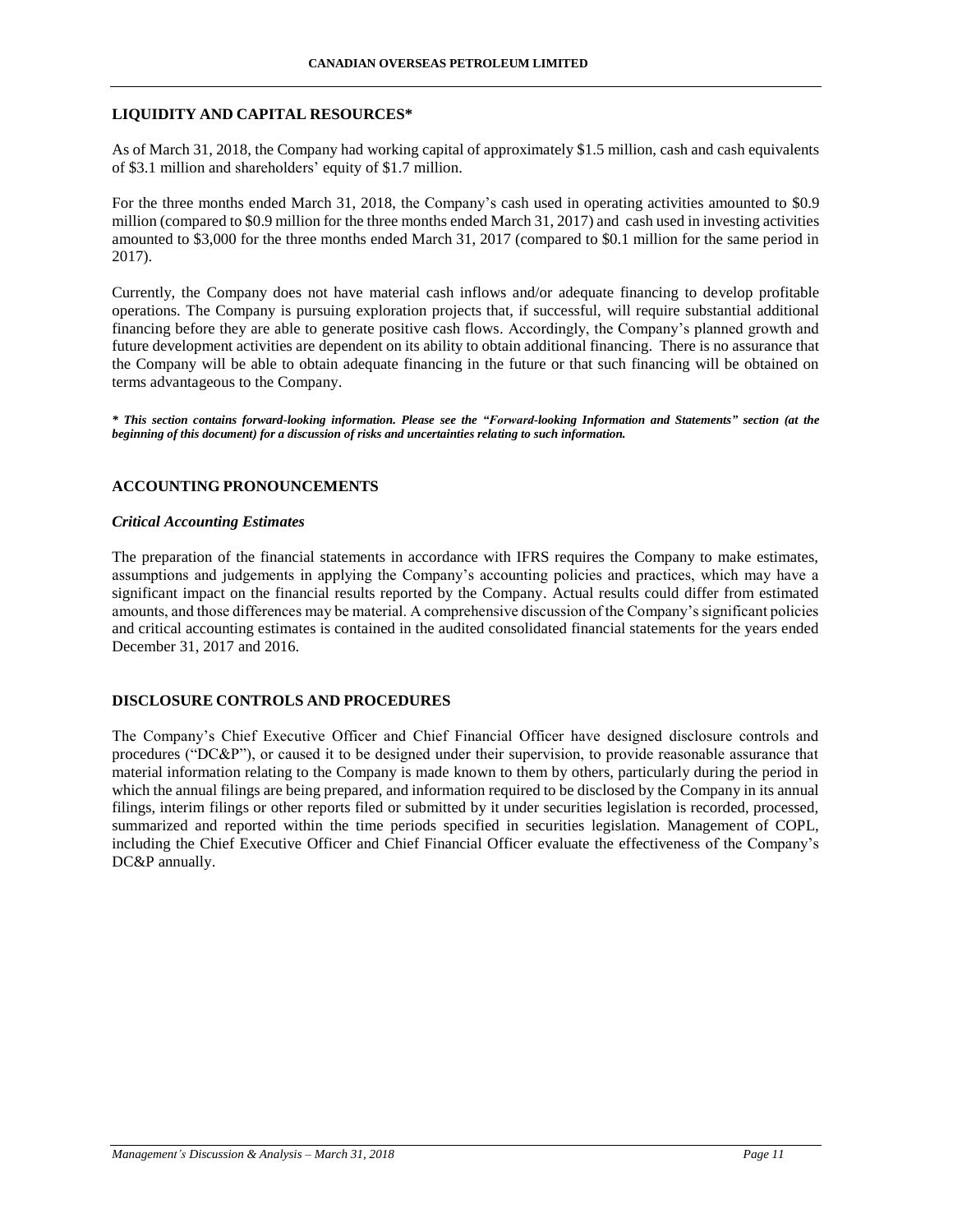## **INTERNAL CONTROLS OVER FINANCIAL REPORTING**

The Company's Chief Executive Officer and Chief Financial Officer are responsible for establishing and maintaining internal control over financial reporting ("ICFR"). They have designed ICFR, or caused it to be designed under their supervision, to provide reasonable assurance regarding the reliability of financial reporting and the preparation of financial statements for external purposes in accordance with IFRS. The control framework the Company's officers used to design the Company's ICFR is the Internal Control – Integrated Framework issued by the Committee of Sponsoring Organizations.

No material changes in the Company's ICFR were identified during the three month period ended March 31, 2018, that have materially affected, or are reasonably likely to materially affect the Company's ICFR.

It should be noted that a control system, including the Company's disclosure and internal controls procedures, no matter how well conceived, can provide only reasonable, but not absolute, assurance that the objectives of the control system will be met and it should not be expected the disclosure and internal control procedures will prevent all errors or fraud. In reaching a reasonable level of assurance, management necessarily is required to apply its judgment in evaluating the cost/benefit relationship of possible controls and procedures.